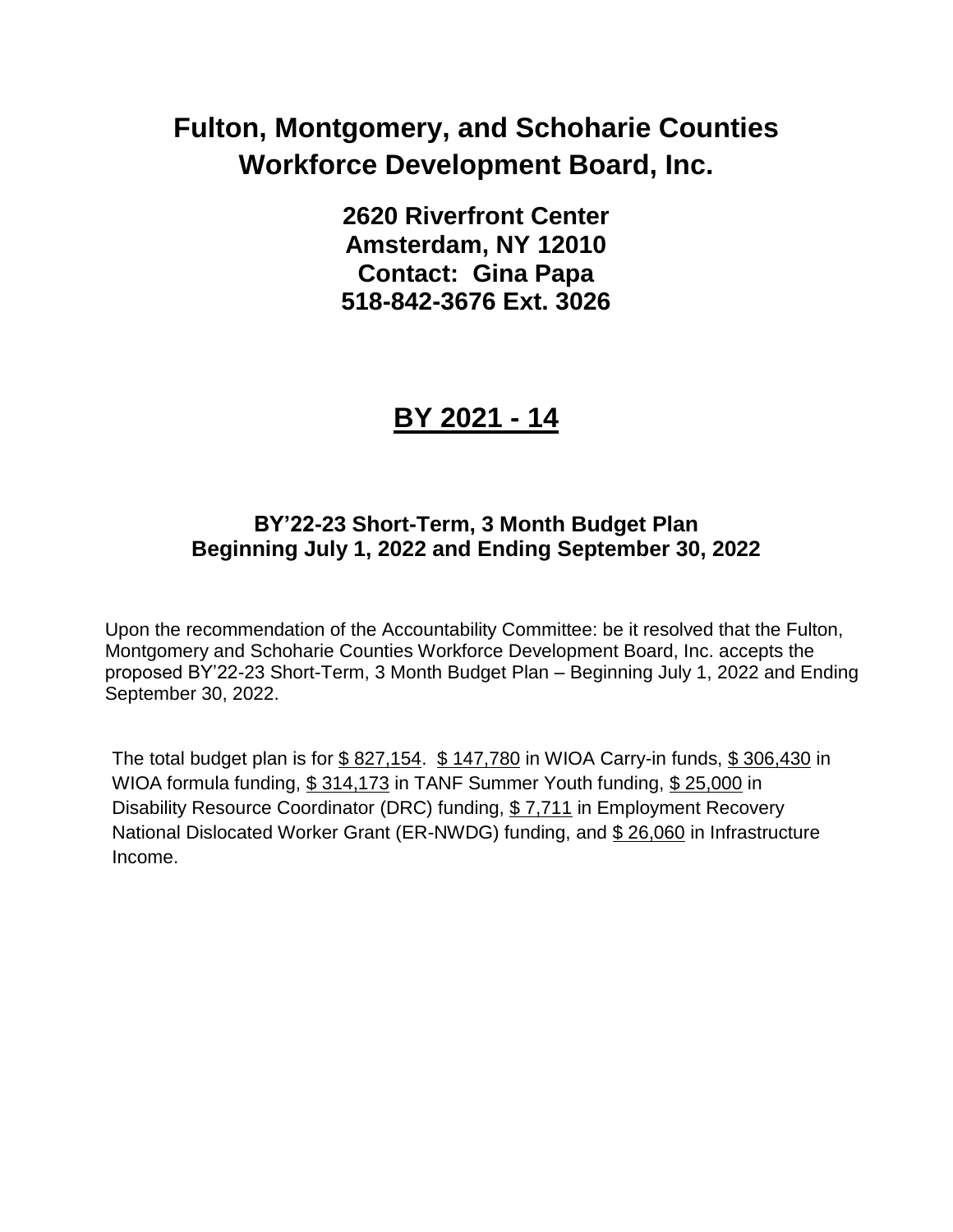**2620 Riverfront Center Amsterdam, NY 12010 Contact: Gina Papa 518-842-3676 Ext. 3026**

## **BY-2021 - 15**

### **Approval of Merit Bonuses for Workforce Development Staff**

On the recommendation of the Accountability Committee and Executive Committee, be it resolved that "In recognition of the additional duties of FMS WDB staff, above and beyond their usual job duties, to assist in the transition from one Executive Director to another and providing education and training regarding Board Operations, Governance and Fiscal Management," the FMS WDB awards the following merit bonuses:

\$2,000 for the Executive Assistant/Program Management Assistant, and \$2,000 for the Fiscal Manager

This merit bonus will be funded with PY21 WIOA funds upon approval from NYS Department of Labor.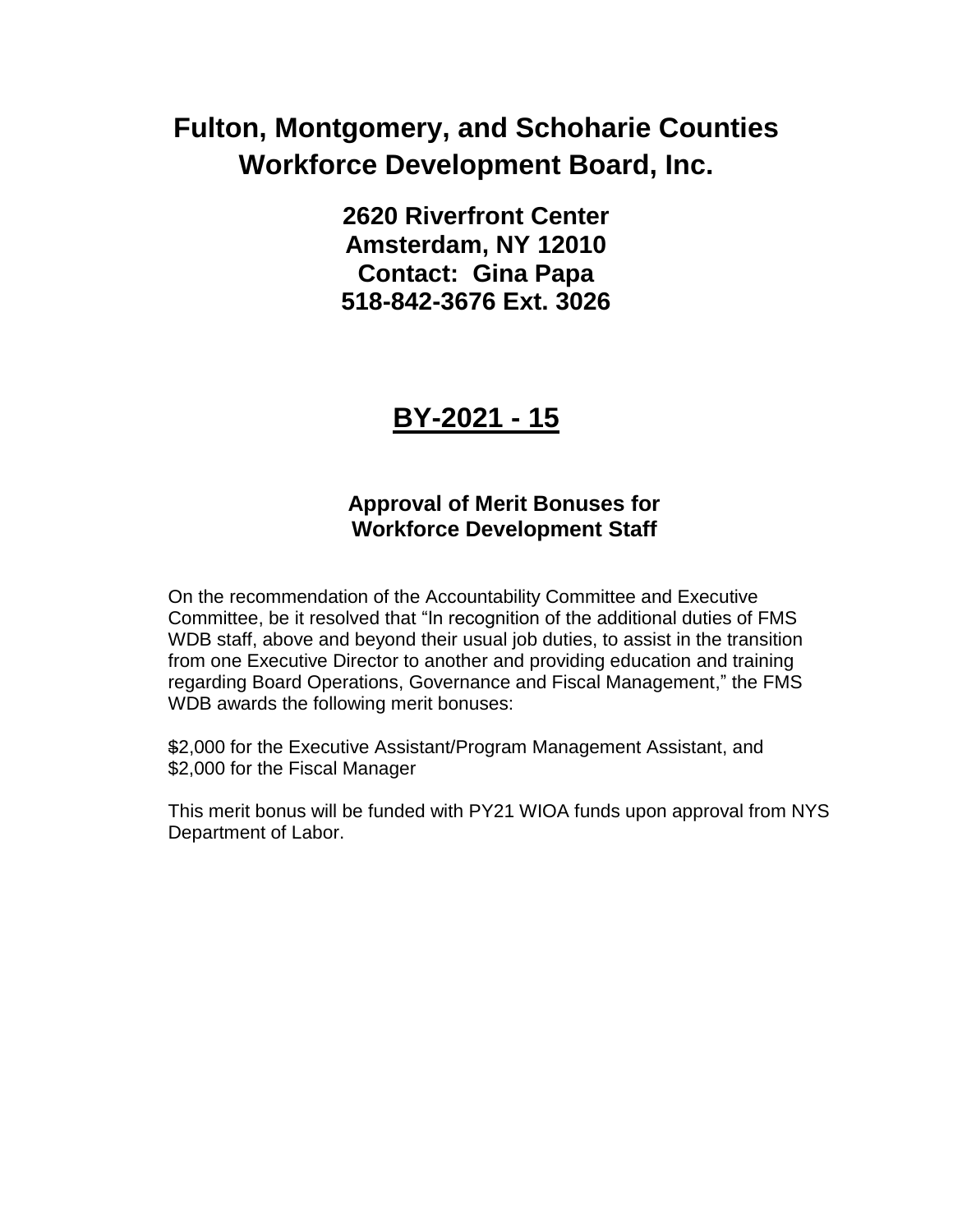**2620 Riverfront Center Amsterdam, NY 12010 Contact: Gina Papa 518-842-3676 Ext. 3026**

## **BY 2021 – 16**

### **Election of the Executive Committee Members for Board Year 2022-2023**

#### **The Executive Committee**

#### **Officers:**

Chairwoman, Pamela Goldswer *Past Chairman, Martin Callahan (No vote necessary)* Vice-Chairwoman, Amy Rogers Secretary, Laurie Bargstedt

#### **Members at Large:**

Fulton County, Andrea Fettinger Montgomery County, Christie Davis Schoharie County, Donna Pesta

*\*Each position will be voted on separately.*